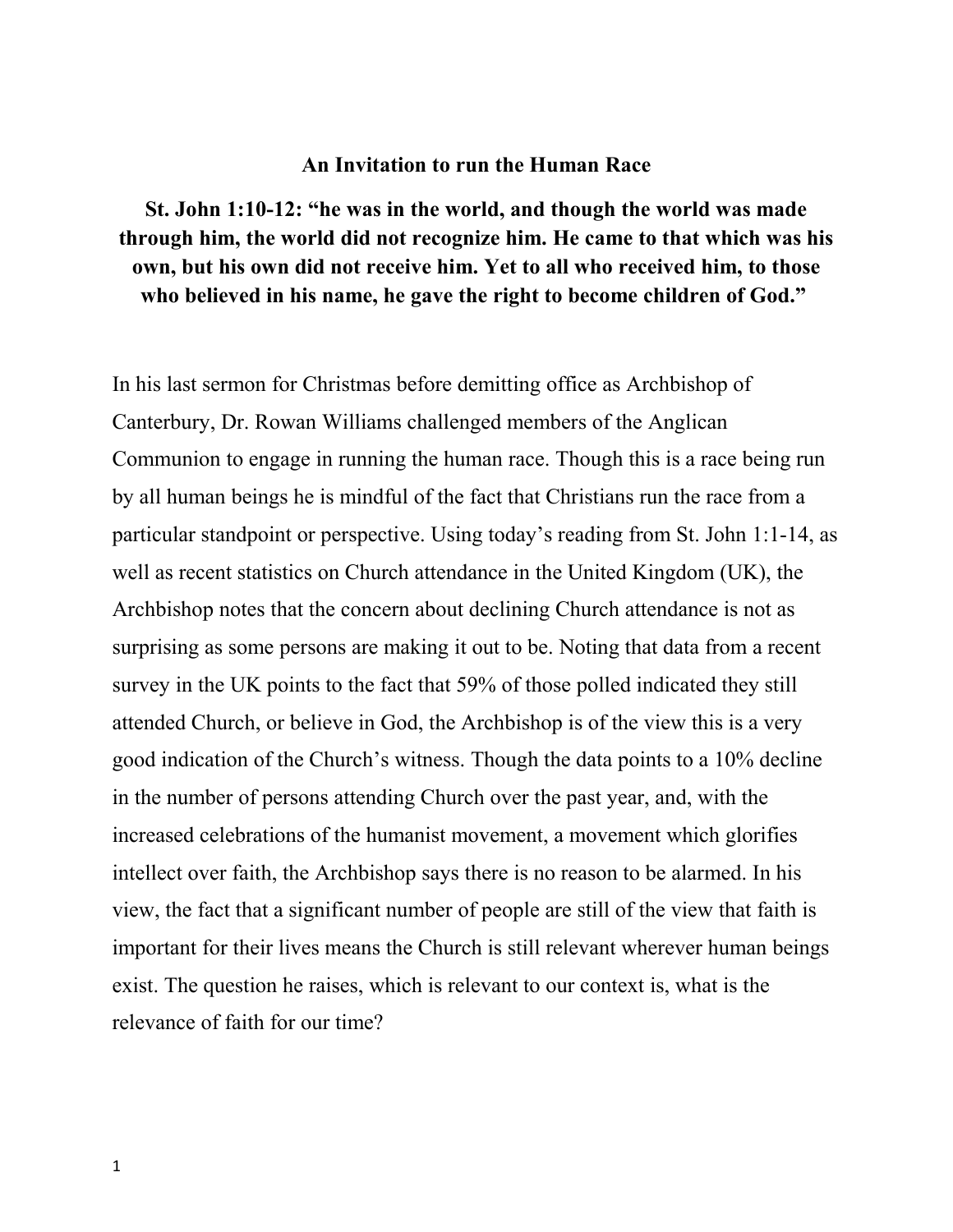From the text of St. John 1:1-14, with specific reference to verse 10-12, the Archbishop points to two relevant issues concerning running the human race from a Christian perspective. First he says, **running the human race, from a Christian perspective, takes it for granted that there are some persons who will not easily come to faith.** To this end he repeats v.10 which says, "**he was in the world, and though the world was made through him, the world did not recognize him. He came to that which was his own, but his own did not receive him.**" Using the interpretive principles that what applied at the time the passage was written also applies at present, the Archbishop says one thing the writer notes at the time was the existence of people who did not believe in Jesus. "He came to his own and his own people did not receive him." Making a similar reference to the movement in the UK, where the humanist movement, led by a number of atheists, is still very strong, the Archbishop notes that humanism and faith are not as opposed to each other as the humanist movement is making it out to be. On the contrary he says, if we see ourselves as running the human race in faith then we will know we are on the same track as every other human being even though we are viewing things from different perspectives.

Running the human race from a Christian perspective requires faith in Jesus Christ as God present with us (St. John 1:14). Christians run the human race like all other human beings, however, we run with the conviction that every human life matters. Viewed from this perspective, Christians are quite at home with those who do not necessarily share our perspective. We know when people do not share our views because we recognize we are seeing through different lens, and, we are using scripts that are strange to them. It is only if people who do not share our perspectives are converted to the way of life we have adopted that they will come to understand, appreciate and celebrate the perspective from which we look at, as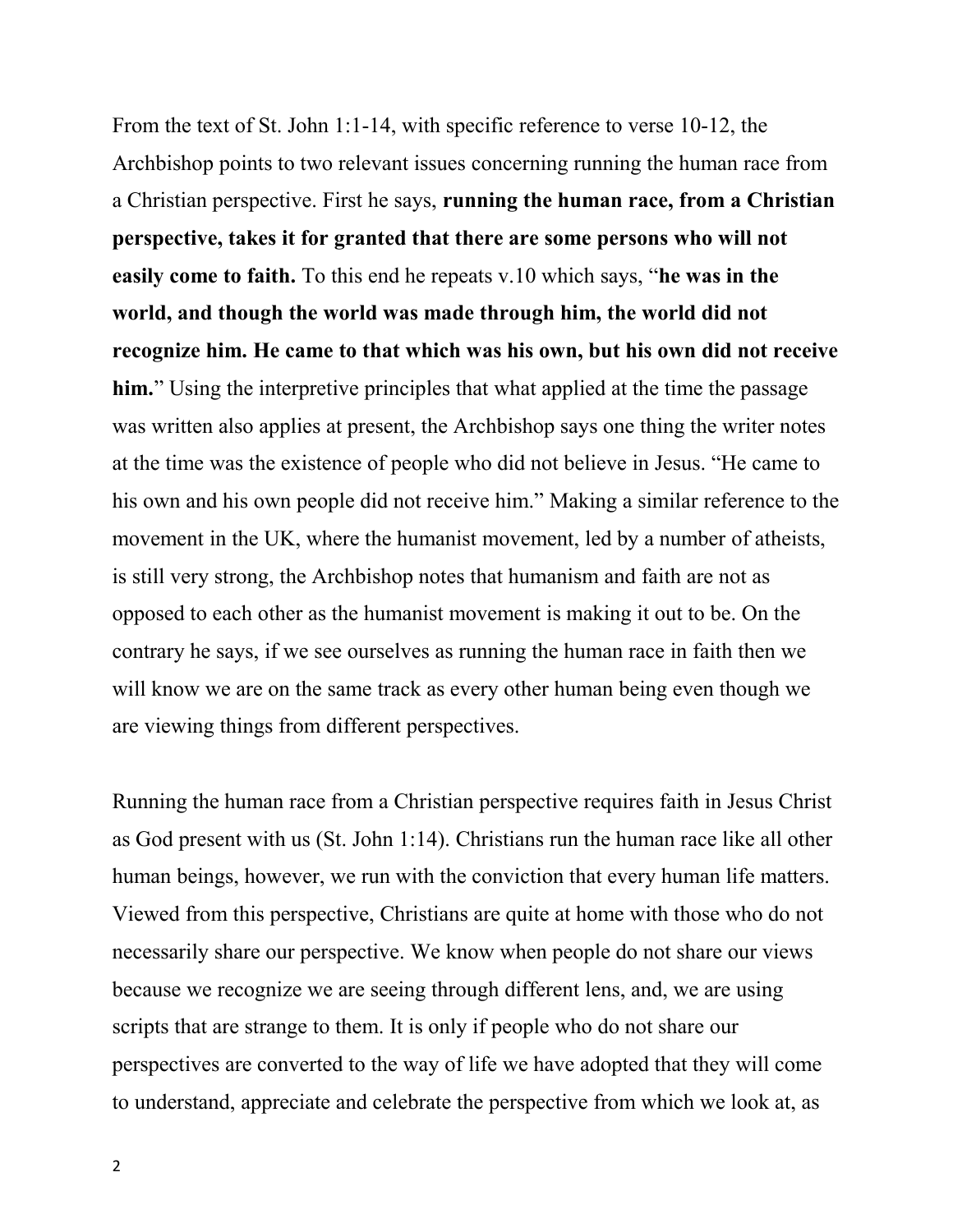well as appreciate, life. While as Christians we recognize the different perspective through which we look at life we nevertheless pray for, and enter into conversation with everyone in the human race, looking forward to the time when the Holy Spirit will convert everyone to the way of faith. Confident it is the Holy Spirit doing the converting and not we ourselves we persist in the human race with the affirmation that God who began a good work in us will bring it to completion.

Christians persist in the human race, not anxious that people are not seeing and understanding things the way we do. On the contrary, we persist in in the race by faith confident in the fact that it is God the Holy Spirit doing the work of converting, and, all that is required of us is faithfulness in the race. In this respect, though there are two sets of people in the race, those who believe and those who don't, we treat no one less than a human being since together we are participants and not competitors in the race. In this human race there are persons who will not recognize Jesus. This is not strange for, as the Archbishop notes, throughout human history it is not unknown for human beings not to recognize our common or shared humanity. Failure to recognize the humanity in the homeless, the sick, those in prison, those who are raped and generally victims of violence, is an indication that in the human race we do not always recognize nor respect each other's humanity. The great thing about the Christian claim, however, is the call for each person of faith to recognize and celebrate each other's humanity in the human race. In this race God chose to live or tabernacle among us and join us in the race of life.

Second, **running the human race, from a Christian perspective, means belief in Jesus Christ is an invitation to stop and look at each other differently**. Let me use the local boys and girls athletics championships to illustrate the point. The boys and girls championship is a world renowned, annual track and field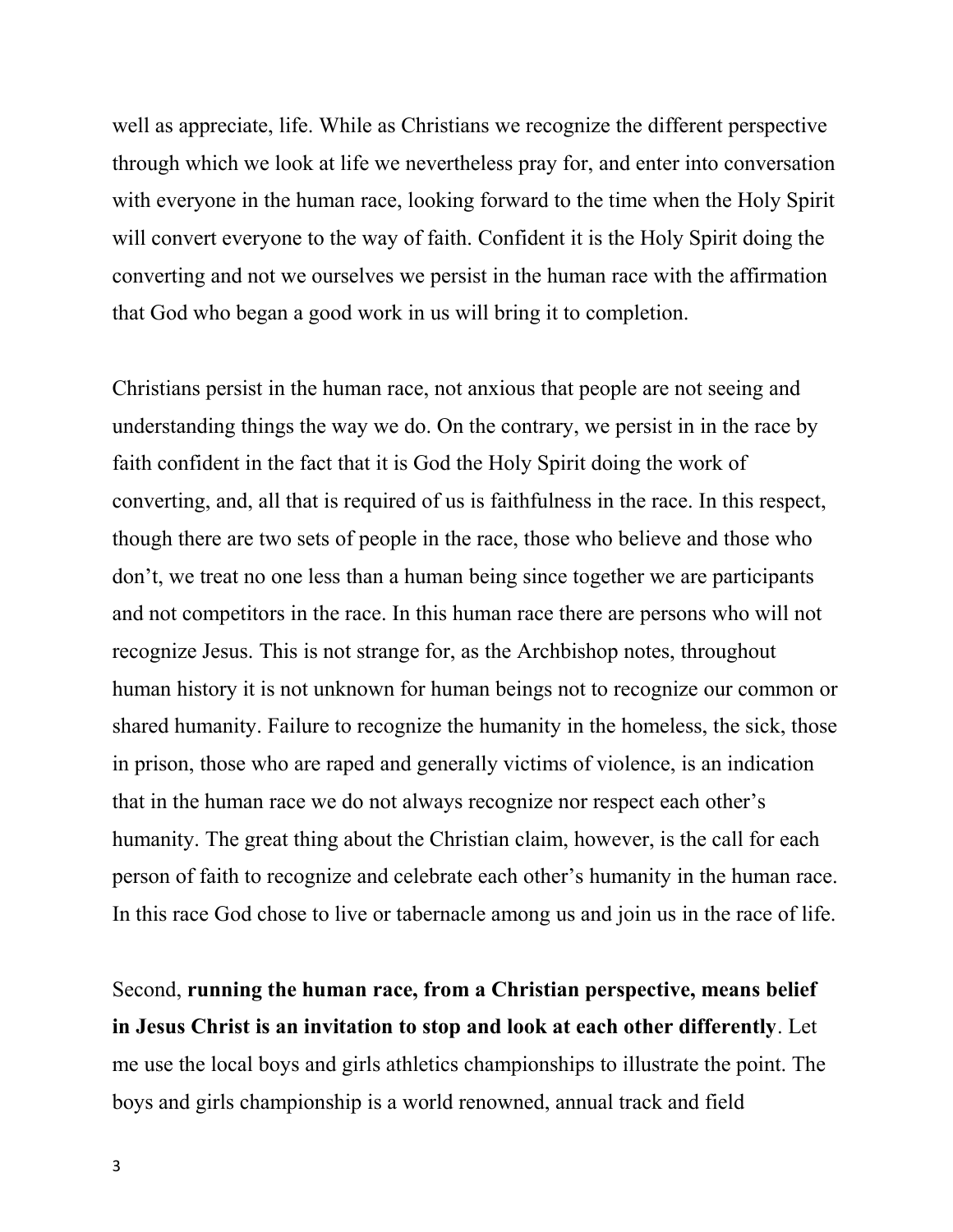competition among high schools in the country. Some years ago the competition was held separately for boys and for girls. For various reasons the two competitions were combined into one. Overtime tension among what's known as the traditional or older schools has proven problematic for school administrations, parents and the police alike. Such tensions have resulted in physical violence among patrons and students, especially the boys. In a move to address the challenges stringent rules and regulations have been put in place to change the behaviour of students and patrons. At the staging of the completion earlier this year there was no reported incident of violence. The reason is that all were able to recognize that even though they were in the same competition there is no reason to fight each other for status and prestige.

Similarly, in the human race we are invited to keep running without the accompanying violence, physical or otherwise, that we often unleash on each other. I felt it was a good sign for example, to see Church leaders at the centre of the process of reconciliation between the factions. A number of the schools involved in the tensions described earlier are Church schools; meaning they are owned by Churches and sponsored by government. Such involvement by the Church leaders demonstrates what the outgoing Archbishop of Canterbury describes as joining the human race. Whether or not the persons involved in the tension are Church members is irrelevant; the fact is they are all running the human race. Church leaders and Christians generally, represent the people of God who see through the eyes of faith. They see a human race with Jesus at its centre. In this respect all life is sacred and is to be respected and cared for. In celebration of every life in the human race Christians are called by God to run the race with perseverance, looking to God the creator and sustainer of the race. As I said earlier, this is a race not so much as competitors but as participants together for the goal of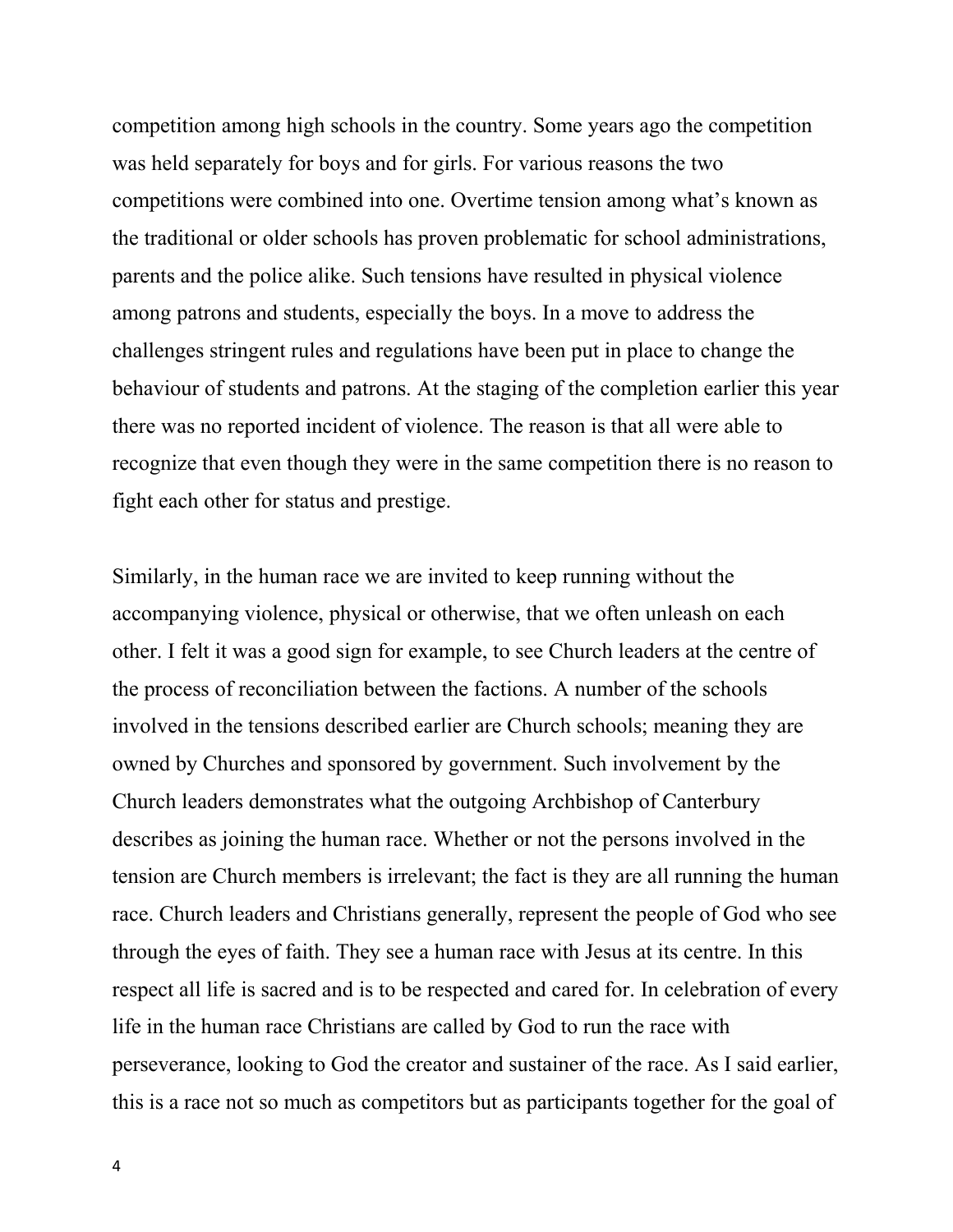life together with God. Though there are some who do not share this view Christians persist in the race by faith confident that God will convert others to his way of running the race.

What of those who already have faith, what is their role in the human race? Here are the concluding words of the Archbishop's sermon which I believe help to put things in perspective. He says,

> **"… if we can let go of our conviction that our questions, our priorities and worries, achievements and failures aren't after all the most important thing in the universe; if we find the freedom to stop and turn aside, then the world itself begins to turn into renewal. 'O come, let us adore him', says the carol. That adoration, that wondering gaze at the child in the manger, is where faith is born; and where faith is born, so is the new world of Jesus and his Spirit."**

The suggestion by the Archbishop is that it's not in the intellectual realm only that we will find the meaning of faith and the meaning of life. This is the path being traversed by the British humanists. While we cannot easily discard the central role of the intellect in the life of faith the Archbishop's point is that with 59% of people in the UK saying they still believe in God it means there is a significant percentage of persons who are not just relying on their intellect for a reason to have faith.

In addition to the intellect the Archbishop suggest turning to a life of faith by refocusing our attention on the manger. He suggests we re-focus on the manger and sing that well known Christmas hymn, "O come let us adore him, Christ the Lord." It is in the realm of worship, born out of faith in God, that we will find the ultimate meaning of life. It is in this realm of faith that the human race will find new value for those who run with the eyes of faith. The fact that people in the UK continue to have faith is evidence that there is a place for faith in the race through life. This